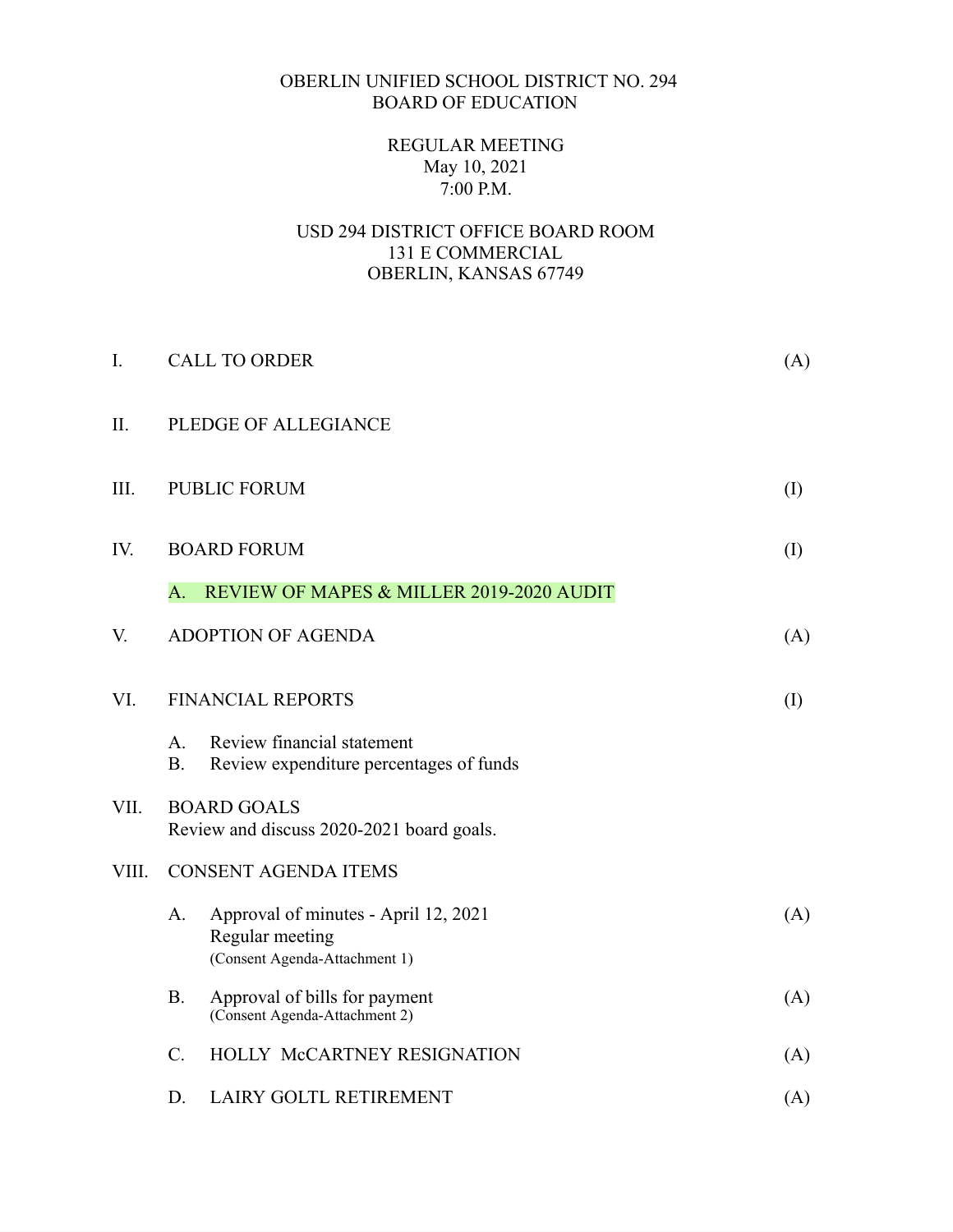|     | E.                          | <b>BEVERLY GEGG RESIGNATION</b>                                                                                                                                                                                                                                         | (A)       |  |  |  |
|-----|-----------------------------|-------------------------------------------------------------------------------------------------------------------------------------------------------------------------------------------------------------------------------------------------------------------------|-----------|--|--|--|
|     | F.                          | WENDY SCOTT RESIGNATION AS SCHOLAR BOWL COACH                                                                                                                                                                                                                           | (A)       |  |  |  |
| IX. |                             | ANNUAL AGENDA ITEMS AND REPORTS<br>Open to Board Member Reports/Discussion                                                                                                                                                                                              | $\rm (I)$ |  |  |  |
| Х.  | <b>ITEMS FOR DISCUSSION</b> |                                                                                                                                                                                                                                                                         |           |  |  |  |
|     | A.                          | <b>ESSER II SPENDING DISCUSSION</b><br>Recommendation to move to Action after discussion<br>(Items For Discussion - Attachment 3)                                                                                                                                       | (D)       |  |  |  |
|     | <b>B.</b>                   | <b>SUMMER HOURS</b><br>Discussion of summer hours for classified. Last summer's work schedules were:<br>Custodial - 4 days/week/10 hrs a day<br>DCHS/OES Office Staff - 7am - 4:30 pm Mon - Thurs and 8-12 on Fri<br>DO - 8am - 4:30pm Mon-Fri with half hour for lunch | (D)       |  |  |  |
|     | $\mathcal{C}$ .             | <b>REVIEW OF BANK ACCOUNTS</b>                                                                                                                                                                                                                                          | (D)       |  |  |  |
|     | D.                          | REPORT ON CLASS SIZES FOR 2021-2022<br>See handouts                                                                                                                                                                                                                     | (D)       |  |  |  |
| XI. |                             | <b>ACTION ITEMS</b>                                                                                                                                                                                                                                                     |           |  |  |  |
|     | A.                          | APPROVAL OF SUMMER CABLING PROJECT<br>(Action Items - Attachment 4)                                                                                                                                                                                                     | (A)       |  |  |  |
|     | <b>B.</b>                   | <b>FASTBRIDGE TESTING</b><br>(Action Items - Attachment 5)                                                                                                                                                                                                              | (A)       |  |  |  |
|     | $C_{\cdot}$                 | APPROVAL TO OFFER CONCESSION MANAGER<br><b>TO TINA HULL</b>                                                                                                                                                                                                             | (A)       |  |  |  |
|     | D.                          | RE-EMPLOYMENT OF CLASSIFIED AND CERTIFIED<br><b>PERSONNEL 2021-2022</b><br>(Action Items- attachments 6 for OES and DO)                                                                                                                                                 | (A)       |  |  |  |
|     | F.                          | APPROVAL OF BID TO REPAIR DISTRICT OFFICE<br><b>SIDEWALK</b><br>(Action Items - Attachment 7)                                                                                                                                                                           | (A)       |  |  |  |
|     | G.                          | <b>NEW LOCKERS AT HIGH SCHOOL</b><br><b>See Handouts</b>                                                                                                                                                                                                                | (A)       |  |  |  |